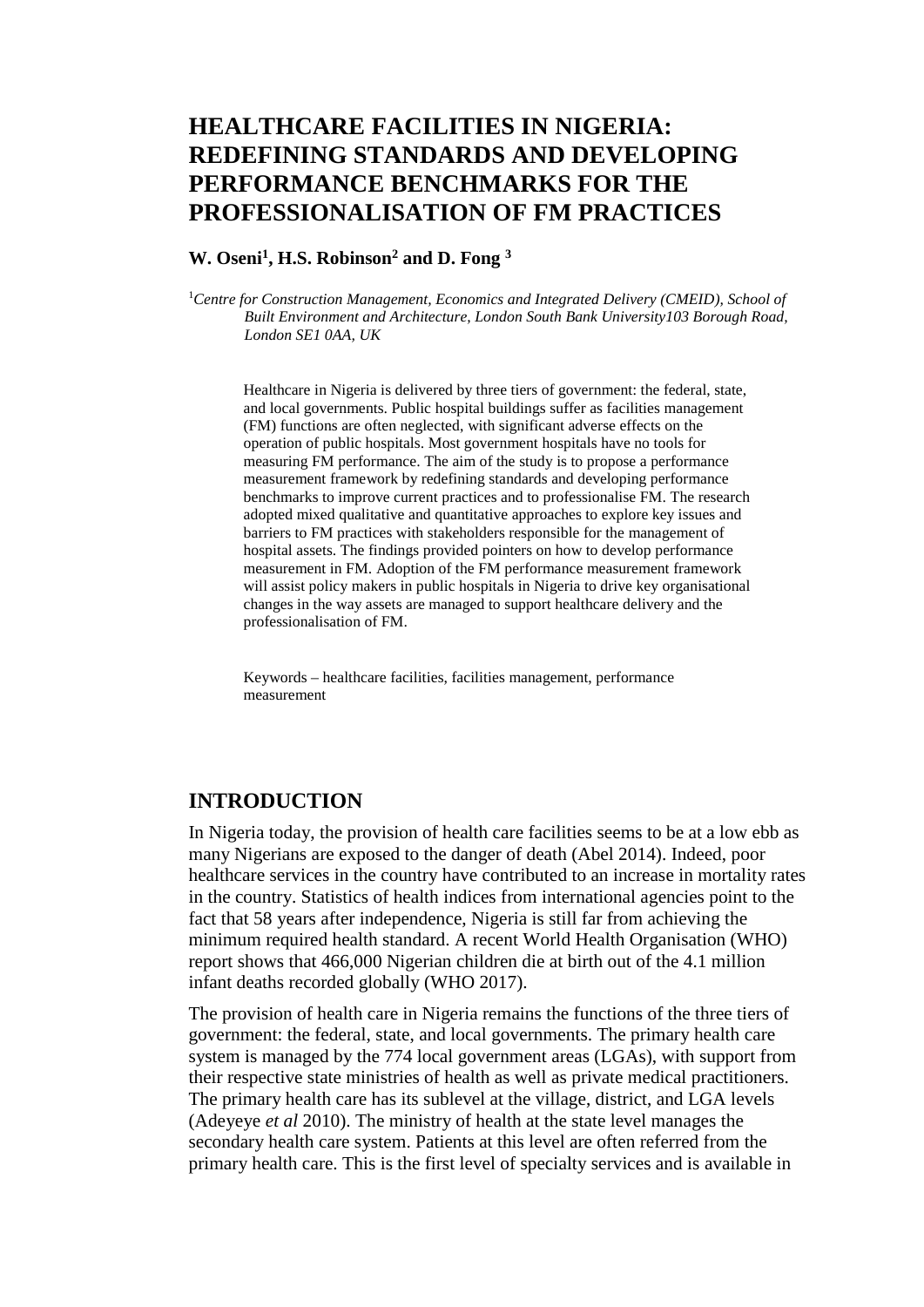#### *Oseni, Robinson and Fong*

different divisions of the state. The state key health care provision comprises laboratory, diagnostic services and rehabilitation. Teaching hospitals and specialist hospitals provide the tertiary primary health care. At this level, the federal government also engages the voluntary and nongovernmental organizations, as well as private practitioners (Ahmed and Gidado 2010).

The World Health Organization (2010) reported that the growth of performance measurement uses in FM amongst public hospitals in Nigeria is very slow compared to other developing countries. It ranked Nigeria 187 out of 191 in health system performance. Nigerian government is seeking ways to improve the position. Most public hospital buildings in Nigeria suffer from inadequate physical conditions (Pati *et al* 2010).

Public hospital buildings in Nigeria are generally old and in a poor state of repair. The hospitals are faced with many challenges including poor maintenance culture and there is a need for the professionalization of FM. It is therefore essential for every hospital district to have an effective FM performance measurement plan of its facilities. The lack of proper performance FM systems in public hospitals resulted in problems of various nature (Orubuloye 2008, Abukhder and Munns 2013). FM is viewed as a secondary function in public hospitals; professional FM expertise barely exists in most of them. Thus, few hospitals determine the maintenance needs for their facilities (Ilozor 2013, Kirkham *et al* 2012).

The aim of the study is to propose a framework for performance measurement by redefining standards and developing performance benchmarks to improve current practices and to professionalise FM. Following the introduction, the literature review is presented, followed by the outline of the research methodology underpinned by qualitative and quantitative approaches. The findings based on case studies of major public hospitals are then discussed to provide the basis for developing a performance measurement framework for FM.

### **CONCEPT OF FACILITIES MANAGEMENT**

Traditionally, FM has been seen as the management of buildings and related building services. The growing trend is to view FM as the management of non-core organisational assets and activities to support and increase the efficiency of the core businesses of an organisation (BIFM 2013). The goal of FM has now evolved into improving organisational effectiveness by helping the organisation to allocate its resources in a way that allows it to flourish in competitive and dynamic markets. Measurement of FM performance is one of the three essential issues for effective implementation of a facilities strategy (Akhlaghi 1997). FM is a term that encompasses a wide range of activities involved in the effective management of built assets. It involves the total management of all services that support the core business of the organisation (Bootle and Kalyan 2002). The existence of active FM may help identify potential problems with maintenance and running costs before they result in component breakdown and even temporary shutdown of buildings (Reeve 2000). It can provide a disciplined framework for the examination of many of the relationships between decisions and the satisfaction of the end user of the property, whether in economic or environmental terms (Figure 1).

Measuring the performance of an FM system also provides a framework for redefining standards, developing performance benchmarks and reviewing user satisfaction as business and other circumstances change. It is clear that FM is an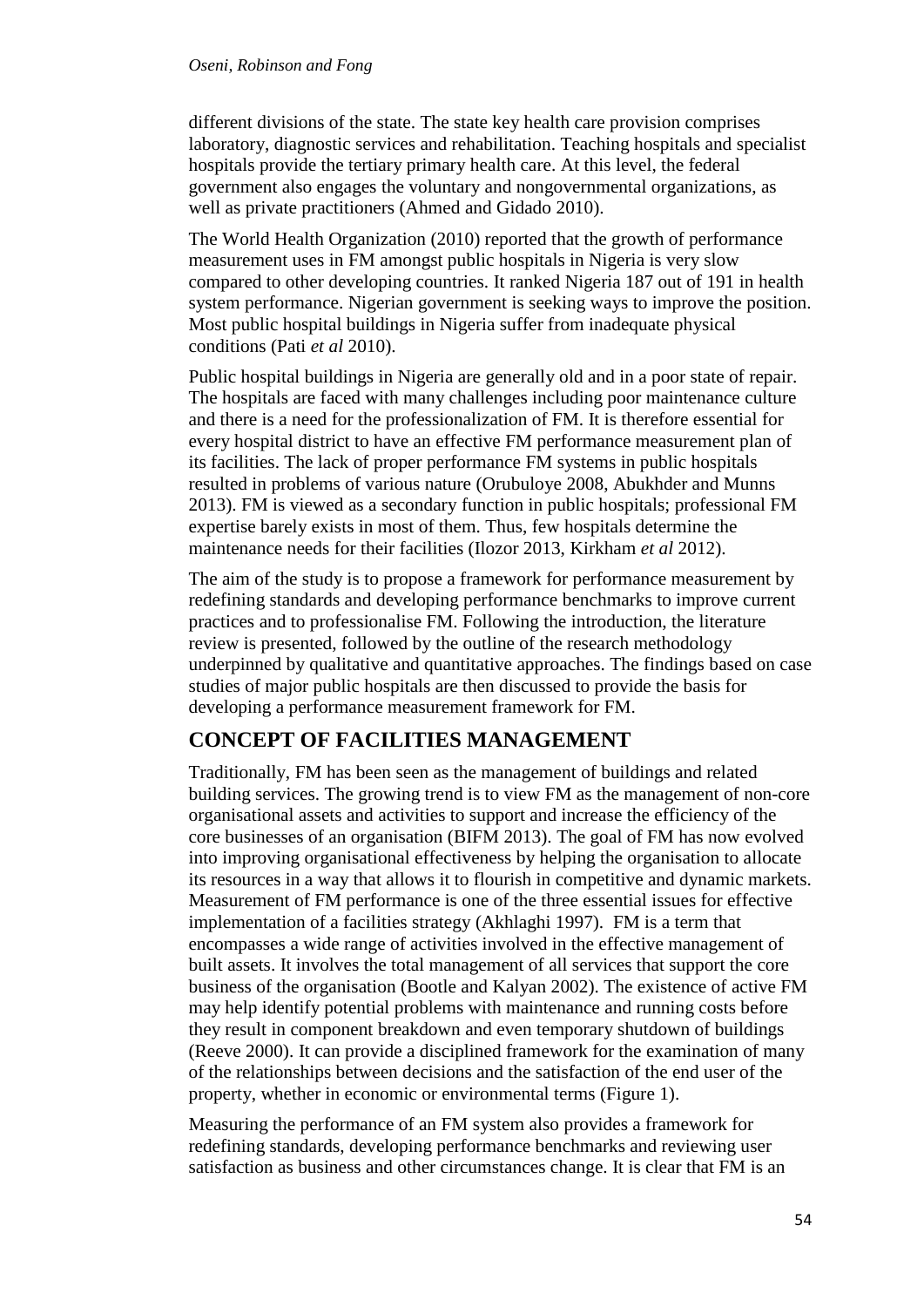umbrella term under which a wide range of property and user related functions may be brought together for the benefit of the organisation and its employees as a whole. Therefore, the aim of FM should be not just to optimise running costs of buildings, but to raise the efficiency and suitability of the management of space and other related assets for people and processes, in order that the mission and goals of the organisation may be achieved at the best combination of efficiency, cost and quality. The scope of FM includes: Hard (FM) services (such as building maintenance, groundwork, landscaping) and Soft FM services (such as cleaning, catering, security) (Robinson and Scott 2009). FM has the potential to contribute significantly and it is important to identify and measure the extent that it supports, or can be adapted to, the changing needs of organisations, and contribute to productivity, profitability, service and quality (Mole and Taylor 1992).



Figure 1: Scope of facilities management (adapted from Hronec, 1993)

## **THE NEED FOR PERFORMANCE MEASUREMENT**

FM has the potential to contribute significantly to organisational efficiency and it is important to identify and measure the extent that it supports, or can be adapted to, the changing needs of organisations, and contribute to productivity, profitability, service and quality (Mole and Taylor 1992). Measurement of FM performance is one of the three essential issues for effective implementation of a facilities strategy (Akhlaghi 1997). Performance measurement systems historically developed as a means of monitoring and maintaining organisational control, which is the process of ensuring an organisation, pursues its strategies that lead to the achievement of its overall goals and objectives (Djerdjouri 2015). In attempting to change the focus of an organisation, Goyal (2007) suggests that performance measurement is a key agent of change. The four potential benefits that can arise as a result of having an appropriate performance measurement system are: satisfying customers;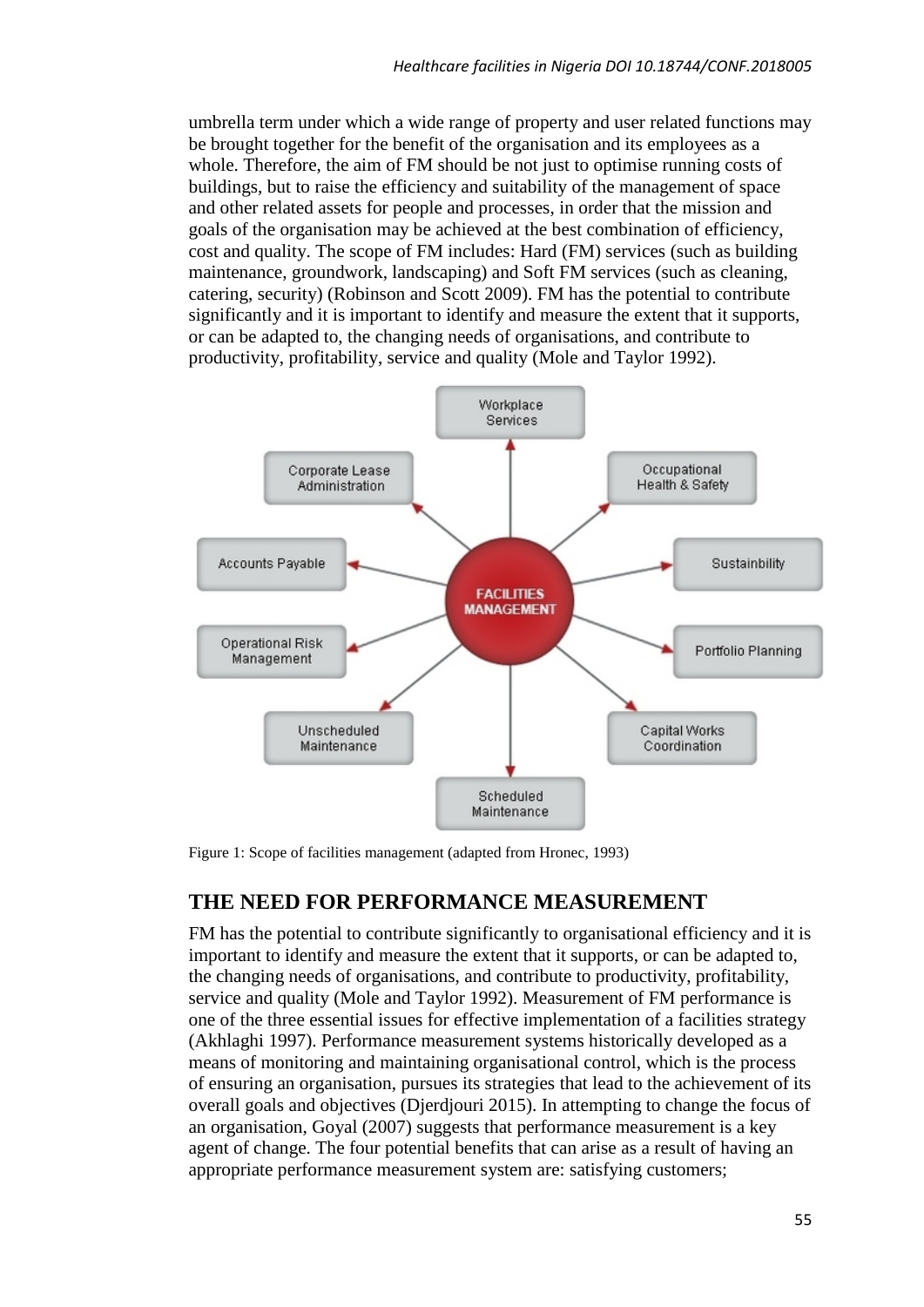#### *Oseni, Robinson and Fong*

monitoring progress; benchmarking processes and driving change (Chotpanich 2014).

Performance measures are used to ensure that an organization is achieving its aims and objectives (Jensen 2008). The measures are used to evaluate, control and improve production processes (Mathew and Michael 2010). Mudrak *et al* (2014) discussed how performance measurement can be built and used as a motivational tool. Inappropriate performance measurement is a barrier to organizational development since measurement provides the link between strategies and actions according to Santos (2009). Inappropriate measures lead to actions incongruent with strategies not well formulated and communicated. For these benefits to be realized, it is necessary for organizations to implement an effective performance measurement system that, "enables informed decisions to be made and actions to be taken because it quantifies the efficiency and effectiveness of past actions through acquisition, collation, sorting, analysis, interpretation, and dissemination of appropriate data" (Santos 2009). Appropriate performance measures for soft and hard FM should provide and strengthen this link, and both lead to attainment of strategic goals and impact on the goals and strategies needed to achieve them. It has long been recognized that performance measures can be used to influence behaviour and thus, affect implementation of strategy (Loosemore 2004). Strategies are realized through consistent decision-making and action (Bell 1992). Indeed, performance measurement is seen as an integral part of the strategic control cycle.

## **CHALLENGES FACING HEALTHCARE FACILITIES IN NIGERIA**

Many hospital organisations are transforming their culture as a means by which they may improve performance. FM has a positive role to play in enabling the transformation either by supporting the hospital organisation as part of the holistic drive for change or by acting as a catalyst, leading the way for others to emulate (Becker 1990). For these benefits to be realised it is necessary for hospital organisations to implement an effective performance measurement system (Neely 2008). Public hospital buildings in Nigeria are often in a poor state so it is essential for every hospital district to have an effective FM performance measurement plan of its facilities. The hospitals in Nigeria have poor maintenance culture and are faced with many other challenges. Research conducted by the Amaratunga and Baldry (2002) concluded that hospital organisations use performance measurement systems as the basis for management to perform better. However, the lack of proper performance FM system in public hospitals in Nigeria is caused by problems of various nature (Orubuloye 2008, Abukhder and Munns, 2013).

There is a major challenge that arises from government subvention due to the irregular flow of funds. This implies that the hospitals must rely on the other sources of finance for running the healthcare facilities (Nutt 2010). There are delays in the payment of the subvention confronting the hospital and at times, the subvention for some periods is not received (Anderson and McAdam 2004). There is also a gradual reduction in the amount of subventions received exacerbated by the fact that the monies received from government are often 'ring fenced' for only health workers' salaries and administrative expenses (Bell 1992). There is no component of the subvention directed specifically for investments and the delivery of FM services (Kirkham *et al* 2012). The inability of patients to pay fees and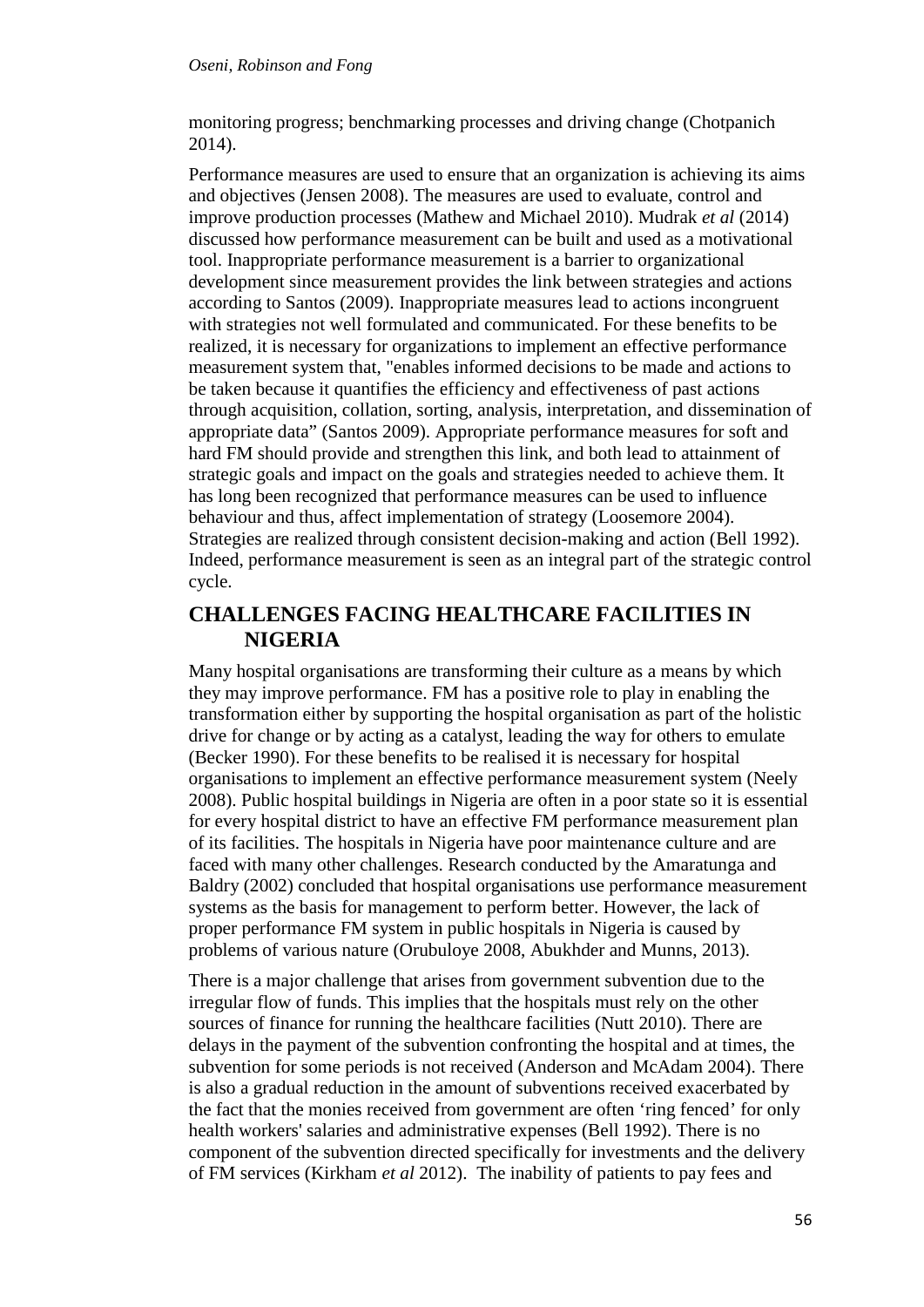charges is another problem and some patients often default in settling their hospital bills (Ilozor 2013). There are additional problems including government's influence in determining the fees to be charged (Pitts and Goyal 2004).

Other challenges include exploitation largely around control of resources and lack of accountability for resources in the hospital creating crisis. Poor accountability and the control of financial resources flowing around various units of the hospital is always a cause of friction (Okoroh 2012). There is also the problem of incompetence due to poor recruitment practices. When appointment to management/administrative positions are made based on entry level qualifications and specialty, regardless of experience and further training, the best candidate may not be favoured (Ahmed and Gidado 2010). While entry qualification and specialty are basic, it must be appreciated that further training and experience are required in order to function effectively in a top management position (Adeyeye *et al* 2010). There is a widespread culture of government sponsoring public officials abroad for treatment at the expense of investing and modernising the healthcare infrastructure delivery system (Okoroh 2012). Even the leaders who ought to show their commitment by example are guilty of this practice demonstrating a lack of faith in the Nigerian healthcare system, which is why they support health tourism by flying themselves and their cronies to other countries with highly developed healthcare systems (Orubuloye 2008).

Finally, there are inadequate tools for measuring output. Most government hospitals have no tools for measuring the work output of their staff (Ilozor 2013). Significant latitude is therefore given to individual staff to work as expected, but this is largely abused, creating divided loyalty and double-dealing. Measuring outputs should be linked to the inputs that are required to deliver the standard of healthcare facilities, hence the need for an FM system redefining the standards for both soft and hard FM and developing performance benchmarks that would support the delivery of key outputs expected of public hospitals. However, the poor understanding of FM performance measurement in public hospitals in Nigeria is a major barrier to healthcare service delivery (Ilozor 2013). Redefining standards and developing performance benchmarks is crucial in developing and transforming FM as a profession in Nigeria. Although the area of performance measurement is not new, this concept is neither well established or standardised across and even within FM organisations.

## **RESEARCH METHOD**

The aim of the research is to develop a framework for performance measurement in facilities management (FM) for the public hospitals in Nigeria. Review of the literature was the initial step and this included an in-depth examination of literature relating to performance measurement in organisations in general and performance measurement in FM organisations in particular. A pilot study was conducted as a crucial step to improve the quality of the research by focusing on the data collection phase (Miles and Huberman 2014, Easterby-Smith *et al* 2018, Yin 2014). From the conclusions of the pilot study, the research focused on the following key questions:

• What are the economic, technological and managerial factors or drivers that influence the development of performance measurement?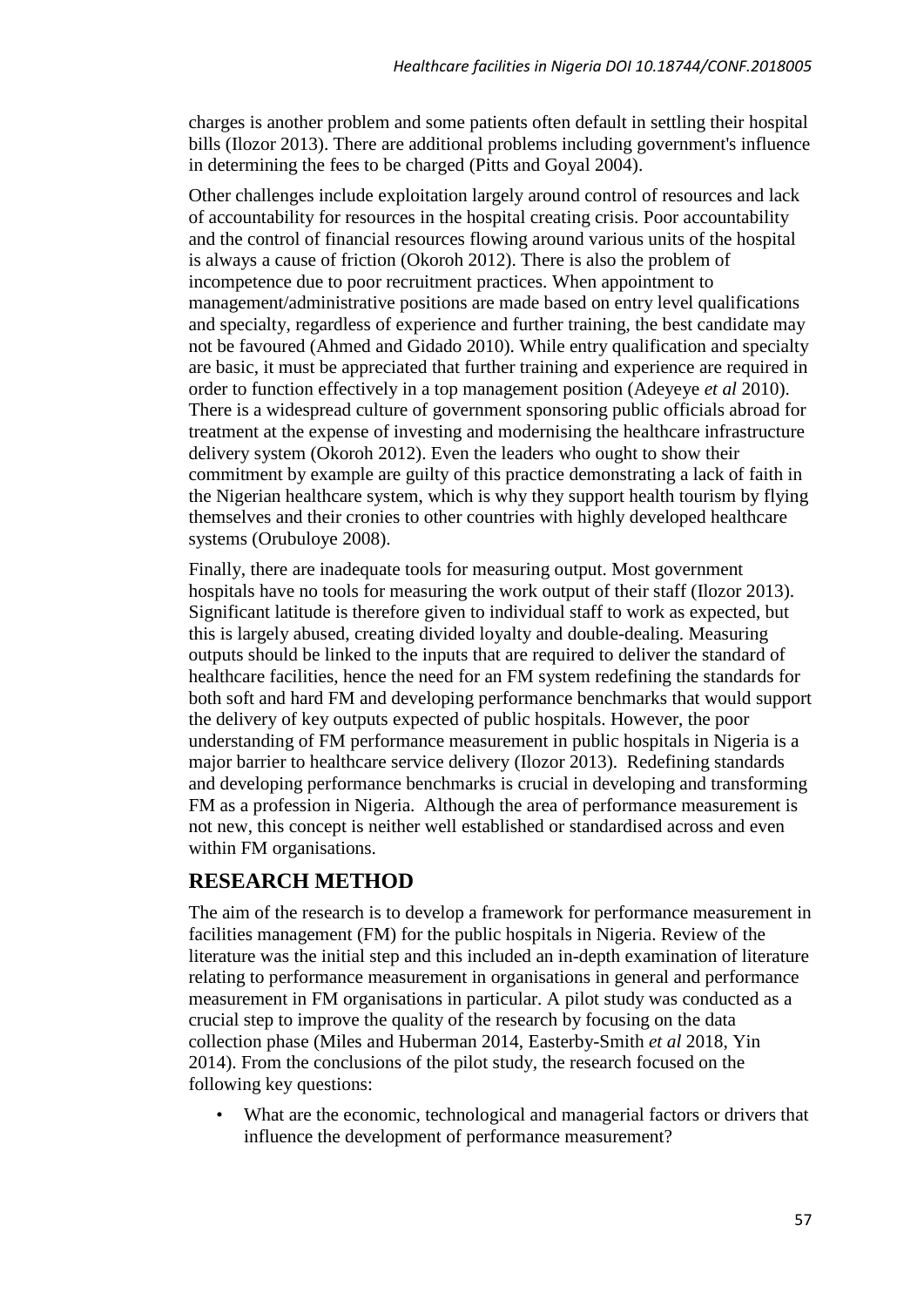- How can the needs of public hospitals be captured in the development of an FM performance measurement system?
- How can performance measurement change public hospitals?

The preference for the case study strategy derives from the fact that the main research questions are in the form of "how", and case studies provide the ability to examine contemporary events – the development of performance measurement framework in FM for the public hospitals in Nigeria by dealing with a wide range of evidence (Creswell 2013). For the purpose of this research, an important criterion was the selection of case studies based on areas with significant population (i.e., more than 70% of the Nigerian populations use the case study hospitals selected). The existence of FM practice was another criterion to compare the current and "best practices" (Yin 2014). A multiple case study design was adopted to achieve more robust conclusions by considering a range of similar and contrasting cases to strengthen the reliability of the findings of the research (Miles and Huberman 2014).

## **KEY FINDINGS AND DISCUSSIONS**

A summary of case study organisations and findings from interviews with the senior and middle management and operational staff are presented below. Most of the organisations provided feedback on the practical validity of case study findings. The feedback was incorporated into the final research which was the basis for development of a performance measurement framework for the public hospitals in Nigeria.

### **Summary of case study organisations**:

**Lagos University Teaching Hospital:** Lagos State University Teaching Hospital popularly known as LASUTH is a state-owned teaching hospital in Lagos, Nigeria. It is strategically located in Ikeja, the state's capital. LASUTH also shares structures with the College of Medicine, Lagos State University. The hospital was established in 1955 from a small cottage health centre by the Old western region. It was converted into a teaching hospital in July 2001.

**National Hospital Abuja:** National Hospital Abuja is a hospital in Abuja, Federal Capital Territory, Nigeria. The institution was formally established under Decree 36 of 1999 (Act 36 of 1999). Originally the National Hospital for Women and Children, the hospital opened on 1 September 1999. The hospital received its current name on 10 May 2000.

**University Teaching Hospital Enugu:** The University of Nigeria Teaching Hospital (UNTH) Ituku/Ozalla Enugu, has come a long way. It began early in the 20th century as a standard general hospital for Africans built by the colonial administrators. It later metamorphosed into a general hospital on the attainment of Nigeria's independence in the 1960s. However, at the end of the Nigerian civil war in 1970, the then government of East

Central State transformed it into a Specialist Hospital with effect from July 1, 1970. **University College Hospital Ibadan:** The University College Hospital, (UCH) Ibadan was established by an August 1952 Act of Parliament in response to the need for the training of medical personnel and other healthcare professionals for the country and the West African Sub-Region. The establishment of the Hospital followed a Visitation Panel in 1951 to assess the clinical facilities for the clinical postings of medical students registered for M.B.B.S. degree of the University of London. The visitation panel, led by Dr. T.F. Hunt of the University of London rejected the enhanced facilities provided by the Government/Native Authority Hospital at Adeoyo, Ibadan following the establishment of a Faculty of Medicine in the University College, Ibadan (now University of Ibadan) in 1948.

**University Teaching Hospital**: The hospital was established in 1955 from a small cottage health centre by the Old Northern region. It was converted into a teaching hospital in July 2016.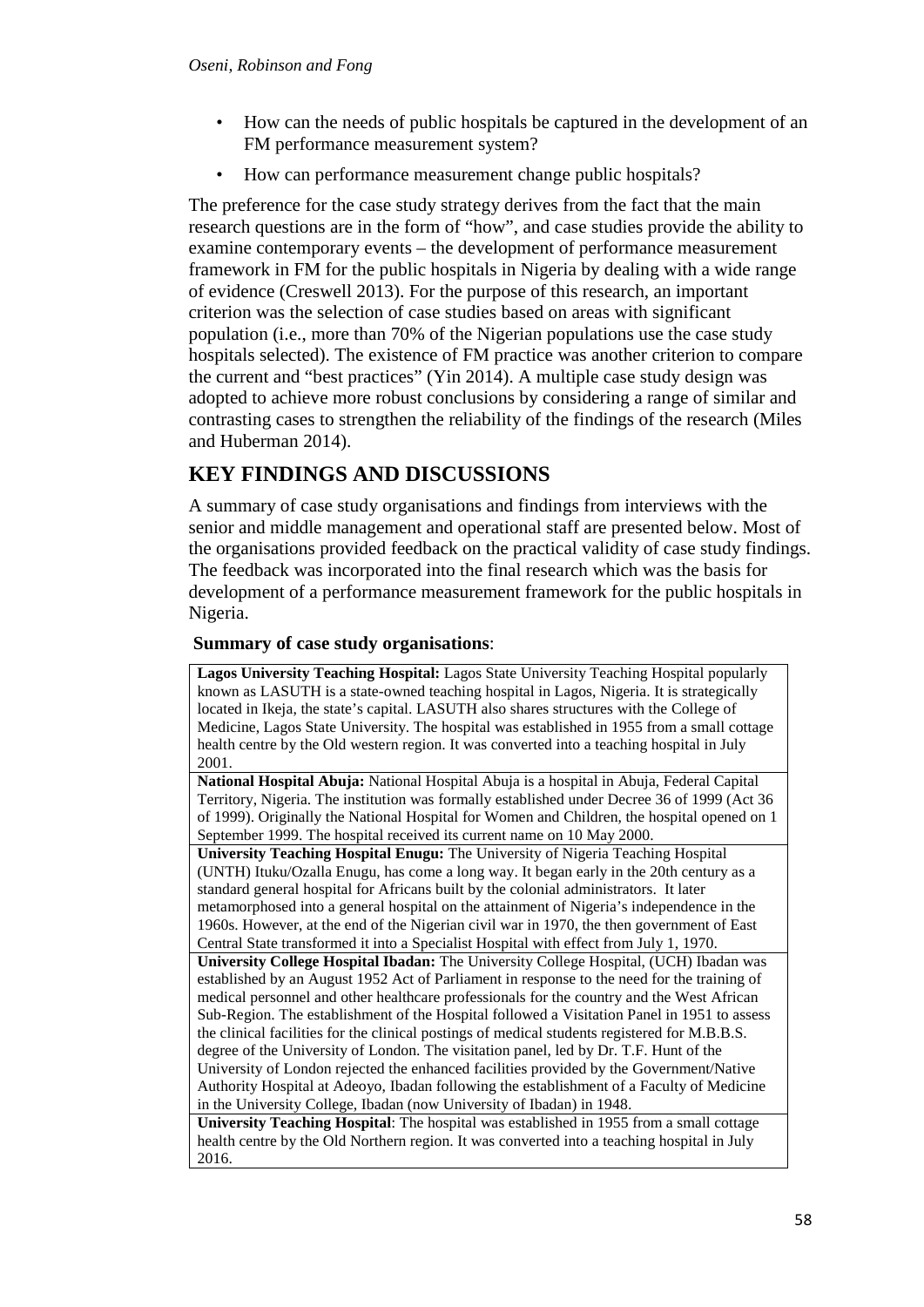#### **Main findings from analysing the responses**

*Insufficient Resources and Lack of Performance Measurement Tools*  A key challenge noted was a shortage of budget allocated to FM maintenance. Relating to other resources available in maintenance, it was agreed that there was a shortage of resources in the form of methods and analytical tools. Respondents also agreed there were no FM performance measurement tools and the FM departments are poorly equipped with no advanced instruments and machines to carry out inspection, maintenance work and other aspects relating to the management of the assets effectively.

*Problems with Leadership, Co-ordination and Understanding of the Scope of FM*  Respondents disagreed that there was effective leadership in their organisations as there was no clear vision advocated and the mission was not clearly addressed to deal with employee loyalty and employee confidence which were both low. The respondents disagreed that there was co-ordination and co-operation between the different departments within the hospitals and maintenance managers were empowered to do their jobs. The respondents also asserted that top management had no clear understanding of the scope of FM and maintenance requirements and disagreed that there was a good housekeeping system. The lack of training programs, critical in FM particularly in areas of maintenance was raised by respondents. The responses showed that public sector hospitals have not clear rules for updating of FM checklists. Furthermore, the effect of culture on the delivery of quality programs was also noted so was the lack of a customer feedback system, essential for driving any improvement in services.

## **PROFESSIONALISATION OF FM: THE NEED FOR A PERFORMANCE MEASUREMENT FRAMEWORK**

Given the catalogue of problems identified in the case studies, there is need for the professionalization of FM for continuous improvement. A performance measurement framework would provide the basis for the public hospitals in Nigeria to understand their own processes. A further benefit is that it can lead to a set of "best practices" and "lessons learned" that can be used internally to improve the Nigerian public hospital's management practices activities. These lessons learned, and best practices can also be shared with other public agencies, thereby facilitating the development of tools and ideas that can benefit the broader government public agency in Nigeria (Then 2016). First, the case studies clearly demonstrated that the scope of FM is not well understood. The definition of FM is poorly understood, and it is not being practiced in an appropriate way. The traditional narrow approach of maintenance is applied compared to integrated FM systems to drive strategic operations. The lack of understanding in FM definitions and functions is possibly the root problem of the passive development of FM as a professional cadre in public hospitals in Nigeria. FM practice is not guided and most often its importance is neglected in business strategies (Pitt 2014), hence there is a need for the professionalization of FM.

Second, performance measurement ensures that decisions are based on facts. Hence, there is a need for redefining standards and performance benchmarks for FM in public hospitals in Nigeria. It means that decisions by the public hospitals to take any action in improving business or healthcare delivery are based on defined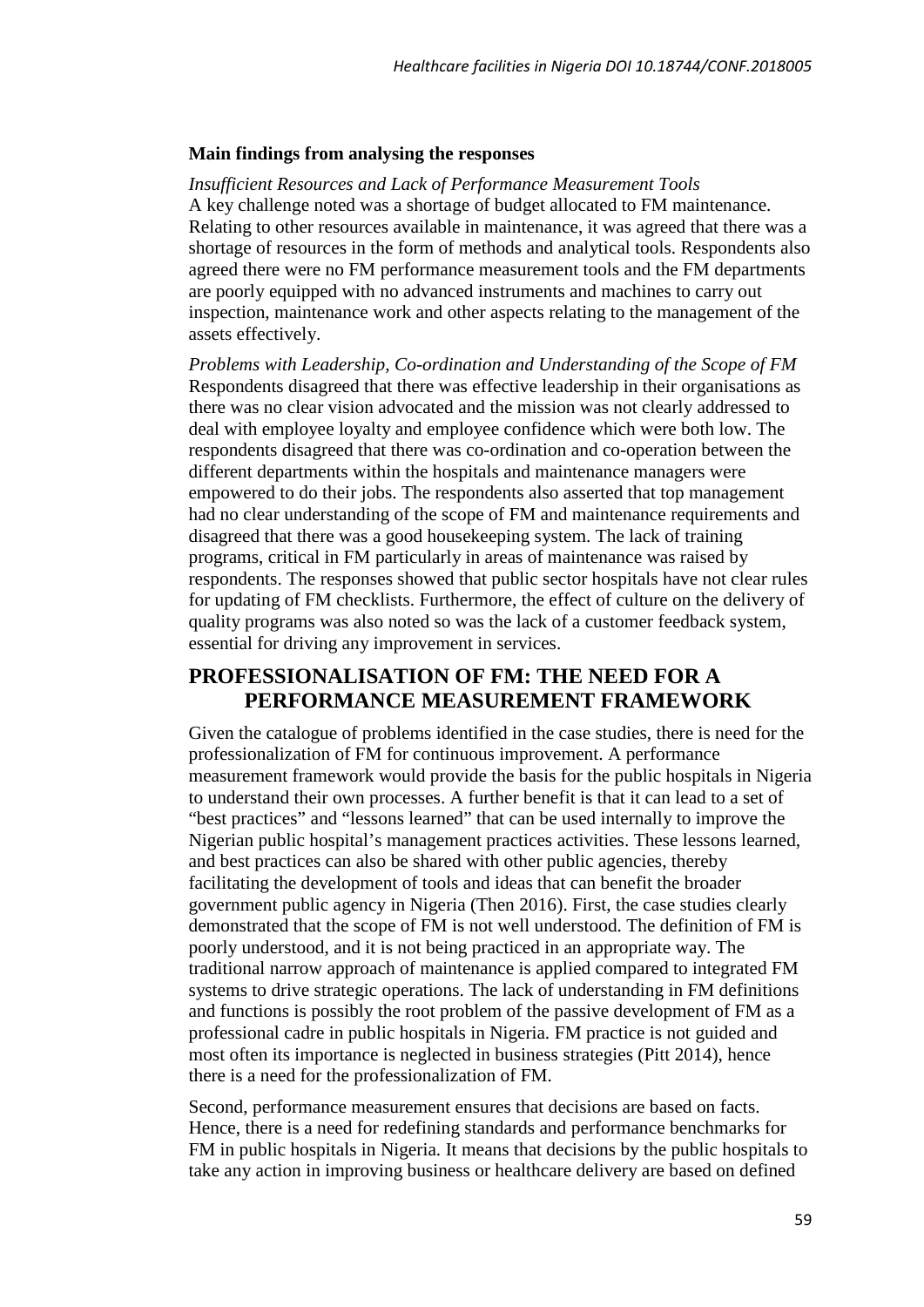#### *Oseni, Robinson and Fong*

standards to be measured using measurement of tools or models for measuring performance supported by a professional cadre of FM specialists.

The key FM standards should be redefined in terms of 'soft FM' and 'hard FM' based on best practices. In the context of public hospitals in Nigeria it is important to redefine 'what' is required in terms of standards for hard facilities management (FM) services (such as building maintenance, groundwork, landscaping, etc.) and soft FM services (such as cleaning, catering, security, etc.) and how it supports core services (non-FM) such as teaching, nursing, surgical and medical services in public hospitals. The level of requirement (performance benchmarks) for each soft and hard FM service category should be stated with a 'pass' or 'fail' criteria for assessing performance and setting rectification periods if a service fails. The soft and hard FM service performance standards as part of an integrated FM system should both be linked to the performance measurement framework for monitoring and feedback and taking appropriate actions (see Figure 2).

|                                                                                                                                                        | Scope of<br><b>Healthcare</b>                           | <b>Define</b>                                                                                     |                                                                                              |
|--------------------------------------------------------------------------------------------------------------------------------------------------------|---------------------------------------------------------|---------------------------------------------------------------------------------------------------|----------------------------------------------------------------------------------------------|
| healthcare needs and the value of health care<br><b>Strategic goal:</b> to increase responsiveness to<br>patients' outcomes, safety and<br>to improve, | <b>Services</b>                                         | <b>Scope of Facilities</b><br><b>Management Services</b>                                          | <b>Monitoring and Feedback</b><br><b>Mechanisms</b>                                          |
|                                                                                                                                                        | Accident &<br>emergency (A&E)<br>Diagnostic<br>imaging. | <b>Examples of SOFT FM</b><br>Security<br>Cleaning<br>Mail management<br>Catering<br>Office moves | <b>Weekly Cleaning Audit</b><br><b>Yearly PAT Testing</b><br><b>Monthly Facilities Audit</b> |
|                                                                                                                                                        | Anaesthetics.<br>Breast screening.                      | Examples of HARD FM                                                                               | Settina up Monitorina                                                                        |
|                                                                                                                                                        |                                                         | <b>Set FM Performance</b><br><b>Benchmarks</b>                                                    |                                                                                              |
|                                                                                                                                                        |                                                         |                                                                                                   |                                                                                              |

**Figure 2:** Conceptual FM Performance Measurement Framework

Hinks (2009) argues that the success criteria for FM are more likely to be associated with innovation. He further suggests that predominant features of good FM in the future may major on value, adaptability, novelty, support for new processes, and timelines, and herein lies the performance assessment challenge for FM. In terms of value for money, the FM performance plan should describe how to meet business needs and how optimising cost may be measured.

The proposed framework will serve as a management tool that will enhance the management and reporting of the FM activities by measuring the level of achievement and results in public hospitals with respect to both soft and hard FM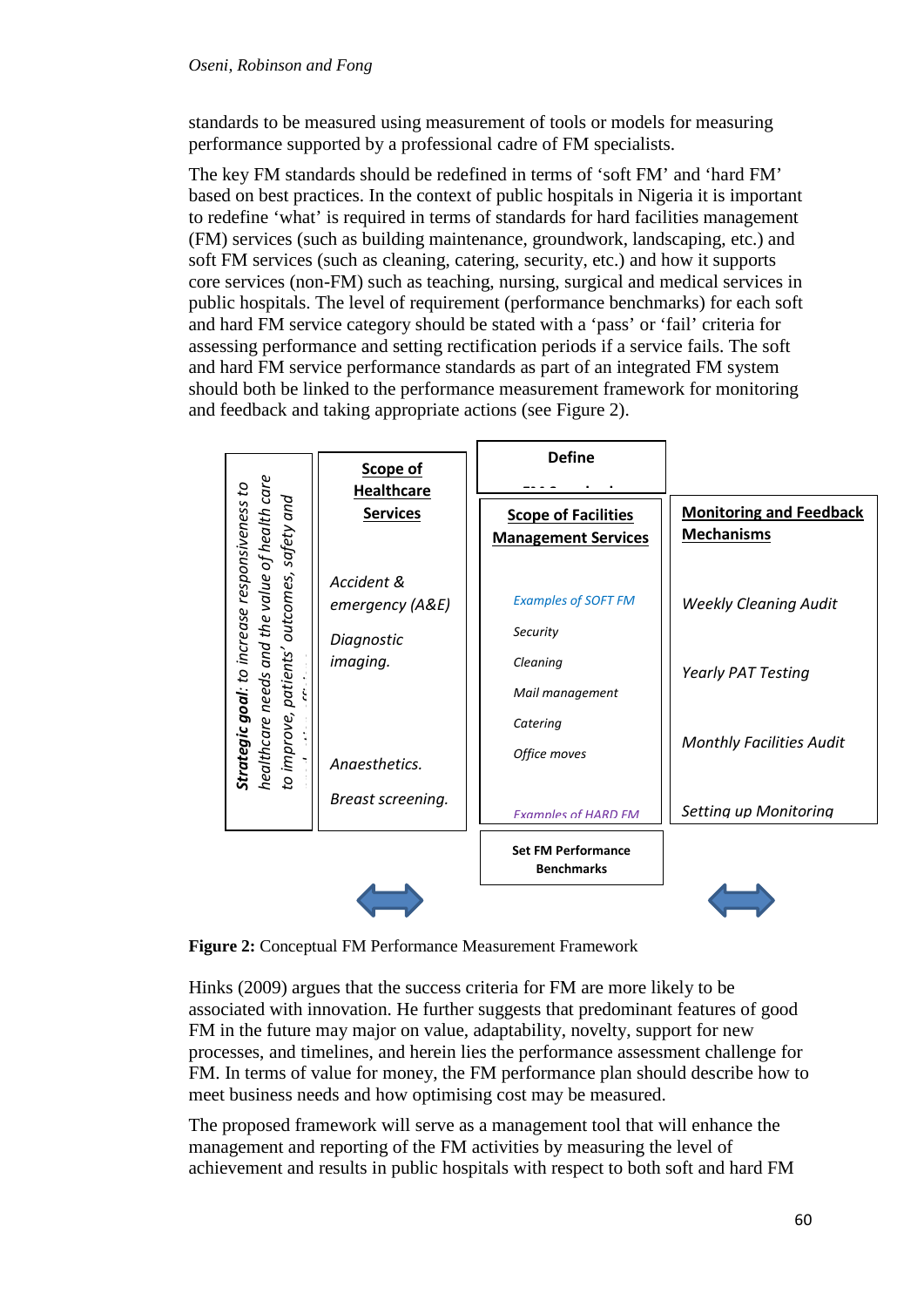to support core healthcare service delivery. It will enable top management and the government to make more informed and effective choices and decisions about FM practices. By developing such a framework, the Nigerian public hospitals will be in a position to utilise concrete, objective information and data on which to make sound management decisions and report to clients, stakeholders and government. Another important aspect will be the professionalization of FM as a distinct discipline in Nigeria with the knowledge and skill sets required. Development of standards and benchmarks for good FM practices will encourage specialised training in FM and codification of best practices.

# **CONCLUSION**

The existing research has highlighted the increasing importance of performance measurement. However, the literature in the FM area is still evolving given the lack of clarity over many concepts. There are existing performance measurement frameworks but they do not capture the context and specific challenges of public hospitals in Nigeria. There is therefore a need for the development of performance measurement framework in FM for the public hospitals in Nigeria. This research can therefore contribute to addressing the knowledge gap through the development of a systematic evidence-based framework with identification of the elements to be taken into consideration in redefining standards and developing performance benchmarks for continuous improvement of public hospitals in Nigeria. Adoption of the performance measurement framework in FM will assist policy makers in public hospitals in Nigeria to drive key organisational changes in the way assets are managed and to move away from a culture of narrow 'maintenance approach' to a holistic approach integrating all aspects of FM for the optimal delivery of healthcare services. The outcome will also provide policy makers in public hospitals in Nigeria with tools for accountability.

## **REFERENCES**

- Abel, M H (2014) Competencies management and learning organizational memory. *Journal of Facilities Management*, **25**(1/2), 68-80.
- Abukhder, J and Munns, A K (2013) Attributing management problems on Construction projects to project information. *In*: Greenwood, D J (Ed.), *Proceedings 19th Annual ARCOM Conference*, 3-5 September 2003, Brighton, UK. Association of Researchers in Construction Management, **2**, 543–552.
- Adeyeye, K, Pasquire, C, Bouchlaghem, D and Chandler, J (2010) Exploring the efficacy of digital tools for the design and construction of hybrid buildings. *In*: Boyd, D (Ed.) *Proceedings 22nd Annual ARCOM Conference*, 4-6 September 2006, Birmingham, UK. Association of Researchers in Construction Management, **2**, 663–673.
- Ahmed, A and Gidado, K (2010) Evaluating the potential of renewable energy technologies for buildings in Nigeria. *In*: Dainty, A (Ed.) *Proceedings 24th Annual ARCOM Conference*, 1-3 September 2008, Cardiff, UK. Association of Researchers in Construction Management, **2**, 1175–1182.
- Akhlaghi, F (1997) How to approach process benchmarking in facilities management: catering services in the UK National Health Service. *Facilities*, **15**(3/4), 57-61.
- Anderson, K and McAdam, R (2004) A critique of benchmarking and performance measurement: Lead or lag?. *Benchmarking: An International Journal*, **11**(5), 465- 483.
- Amaratunga, D and Baldry, D (2002) Moving from Performance Measurement to Performance Management. *Facilities*, **20**(5/6), 217-223.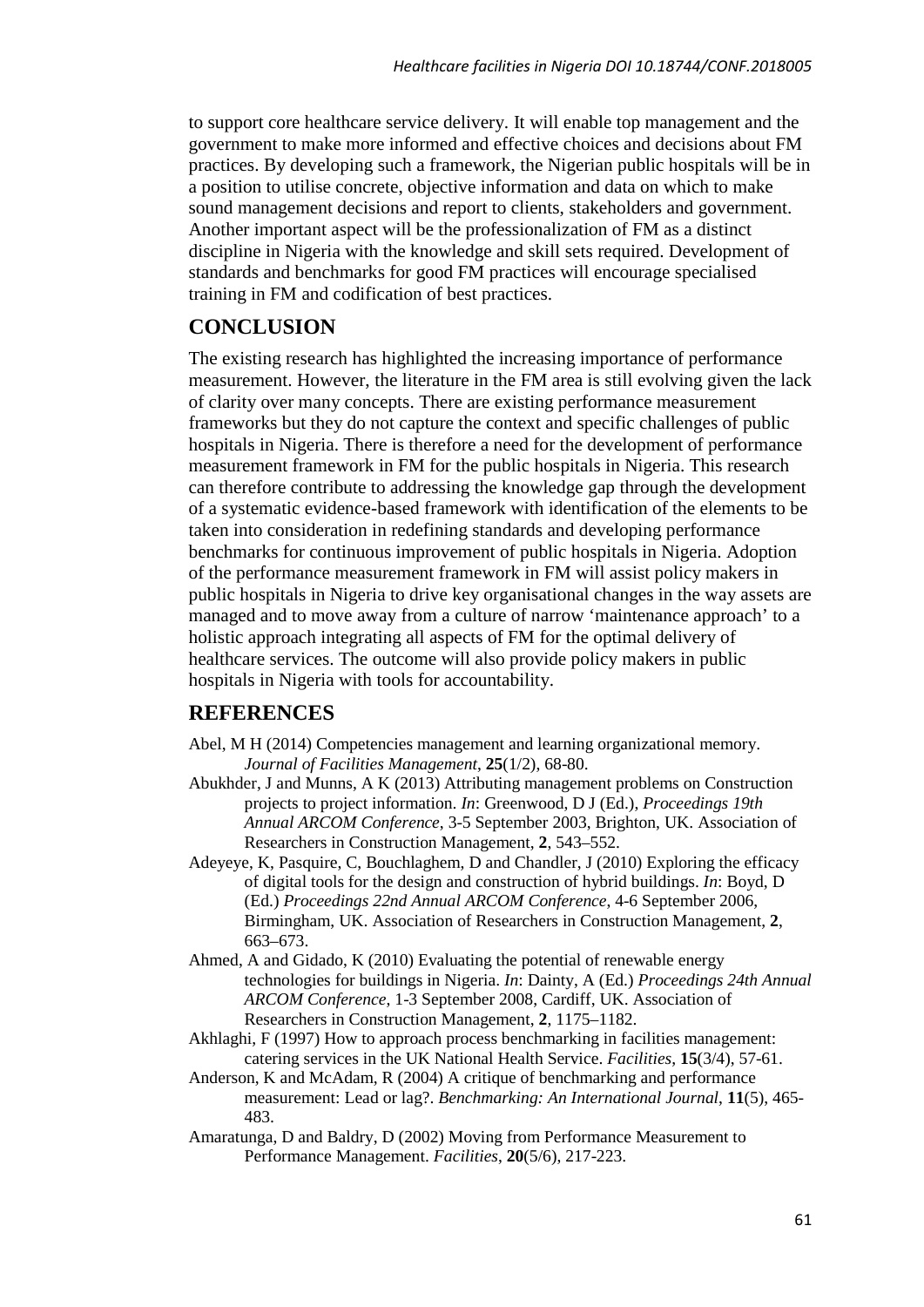- Bell, J (1992) Facilities management and changing professional boundaries. *Facilities*, **10**(10), 161-173.
- Becker, F D (1990) *The total workplace: Facilities management and the elastic organisation*. New Work: Van Nostrand Reinhold.
- Bootle, R and Kalyan, S (2002) *Property in Business - a waste of space?: A study for RICS*. London: Royal Institute of Chartered Surveyors.
- British Institute of Facilities Management (2013) *Investors in FM Excellence*. BIFM Bulletin, No. 183, November.
- Chotipanich, S (2004) Positioning facility management. *Facilities*, **22**(13/14),364-372.
- Creswell, J W (2013) *Research Design: Qualitative, Quantitative and Mixed Method Approach*. 2nd edition, Thousand Oaks CA: Sage
- Djerdjouri, M (2015) Assessing and benchmarking maintenance performance in manufacturing facility: a data envelopment analysis approach. *INFOR*, **43**(2), 121- 133.
- Easterby-Smith, M, Thorpe, R, Jackson, P R, Jaspersen, L J (2018) *Management and*  Business Research. 6<sup>th</sup> edition, London: SAGE Publications Ltd.
- Goyal, S and Pitt, M (2007) Determining the role of innovation management in Facilities management. *Journal of Facilities Management*, **25**(1/2), 48-60.
- Hinks, J and McNay, P (1999) The creation of a management-by-variance tool for facilities management performance assessment. *Facilities*, **17**(1/2), 31-35.
- Hronec, S M (1993) *Vital signs: Using quality, time and cost performance measurements to chart your company's future*. New York: Amocon.
- Ilozor, B D (2013) Open-planning concepts and effective facilities management of commercial buildings. *Journal of Engineering, Construction and Architectural Management*, **13**(4), 396–412.
- Jensen, P A (2008) The origin and constitution of facilities management as an Integrated corporate function. *Facilities*, **26**(13/14), 490-500.
- Kirkham, R J, Boussabaine, A H and Awwad, B H (2002) Probability distributions of facilities management costs for whole life cycle costing in acute care NHS hospital buildings. *Journal of Construction Management and Economics*, **20**(3), 251–261
- Loosemore, M (2004) Aligning business, property, facilities and services. In *Conference Proceeding of Future in Property and Facility Management*, 17-22 University College London.
- Matthew, T and Michael, P (2010) Improving service provision through better management and measurement of customer satisfaction in facilities management. *Journal of Corporate Real Estate*, **12**(4), 220–33.
- Miles, M B and Huberman, A M (1994) *Qualitative Data Analysis: An Expanded Sourcebook*. Thousand Oaks, CA: Sage Publications.
- Mole, T and Taylor, F (1992) Facility Management: Evolution or Revolution, *In* Barrett, P (Ed) *Facilities Management: Research Directions*, *the second international symposium on Facilities Management*, 19-22 May 1992, University of Salford.
- Mudrak, T, Wagenberg, A V and Wubben, E (2014), Assessing the innovative ability of FM teams: a review. *Facilities*, **22**(11), 290-295.
- Neely, A (2008) *Performance Measurement System Design - Third Phase Draft of the Fourth section of the Performance Measurement System Design Workbook*. Cambridge: Centre for Business Performance, Judge Institute of Management Studies.
- Nutt, B (2010) Four competing futures for facility management. *Facilities*, **18**(3), 124-132.
- Okoroh, M I (2002): Risk management in healthcare facilities. *The 2002 Global Symposium*, CIB W70 Symposium, 18-20 September 2002, Glasgow, Scotland.
- Orubuloye, O (2008) Hospital Management in Nigeria. *Nigerian Institute of Social and Economic Research Journal*, *The 2008 National Conference*, 12-17 March 2008, Ibadan, Nigeria.